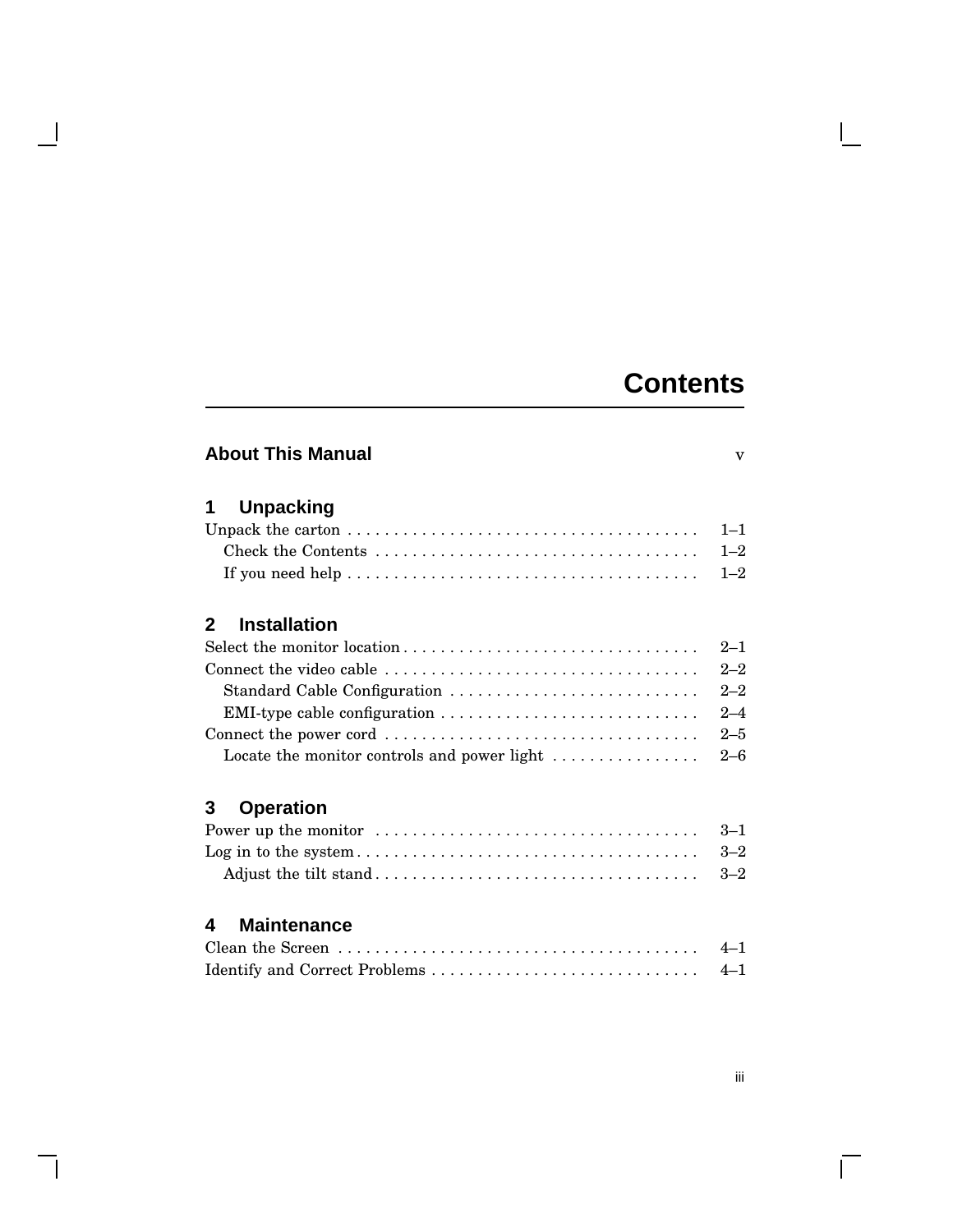iv Contents

 $\blacksquare$ 

## **5 Repairs**

| $5 - 1$ |
|---------|
| $5 - 1$ |
| $5 - 1$ |
| $5 - 1$ |
| $5 - 2$ |
| $5 - 2$ |
| $5 - 2$ |
| $5 - 2$ |
| $5 - 2$ |
|         |

## **A Specifications**

## **Index**

## **Tables**

 $\bar{\Gamma}$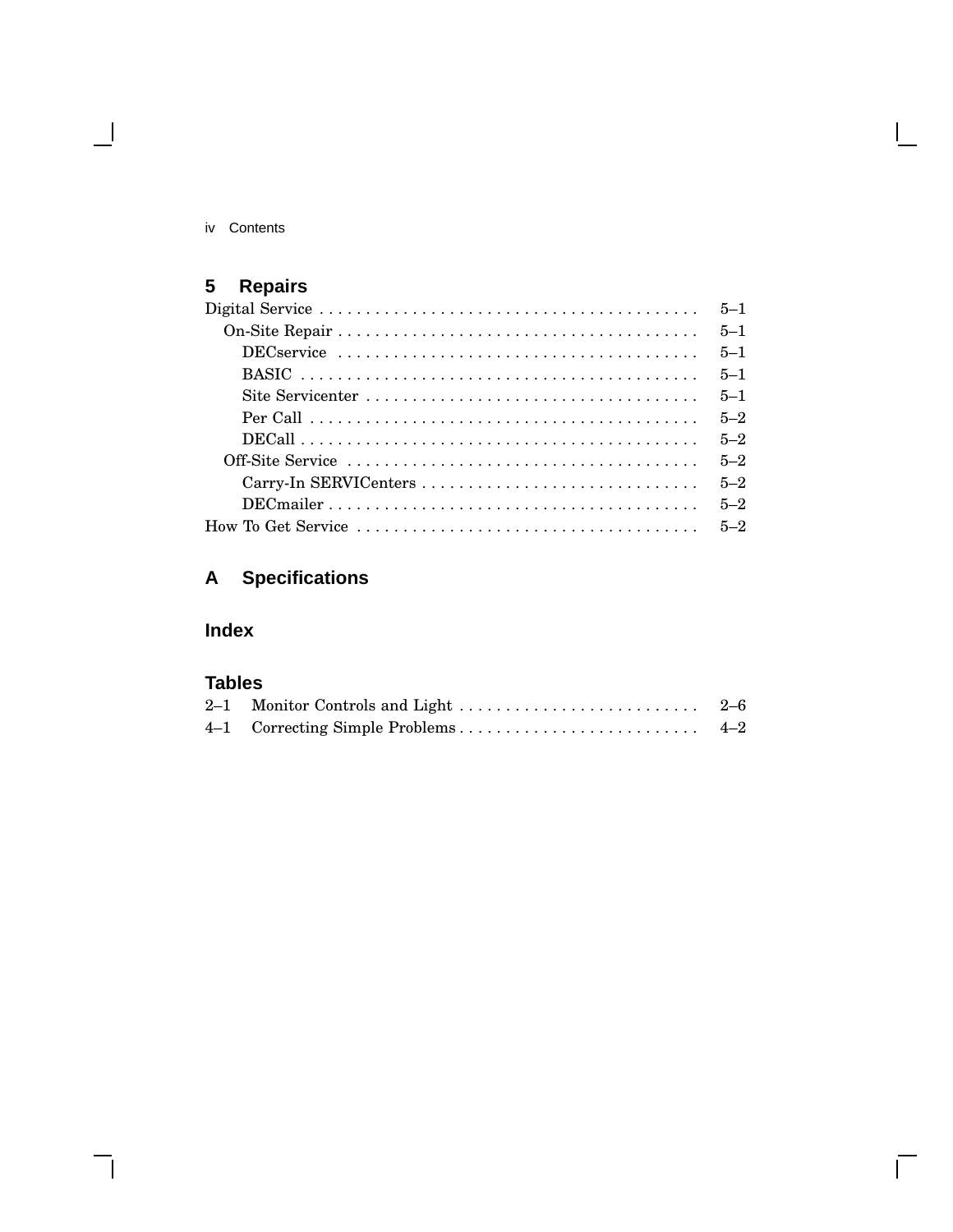## **Installing and Using the VRE01 Flat Panel Display**

 $\Box$ 

Order Number EK-VRE01-IN-002

H

**digital equipment corporation maynard, massachusetts**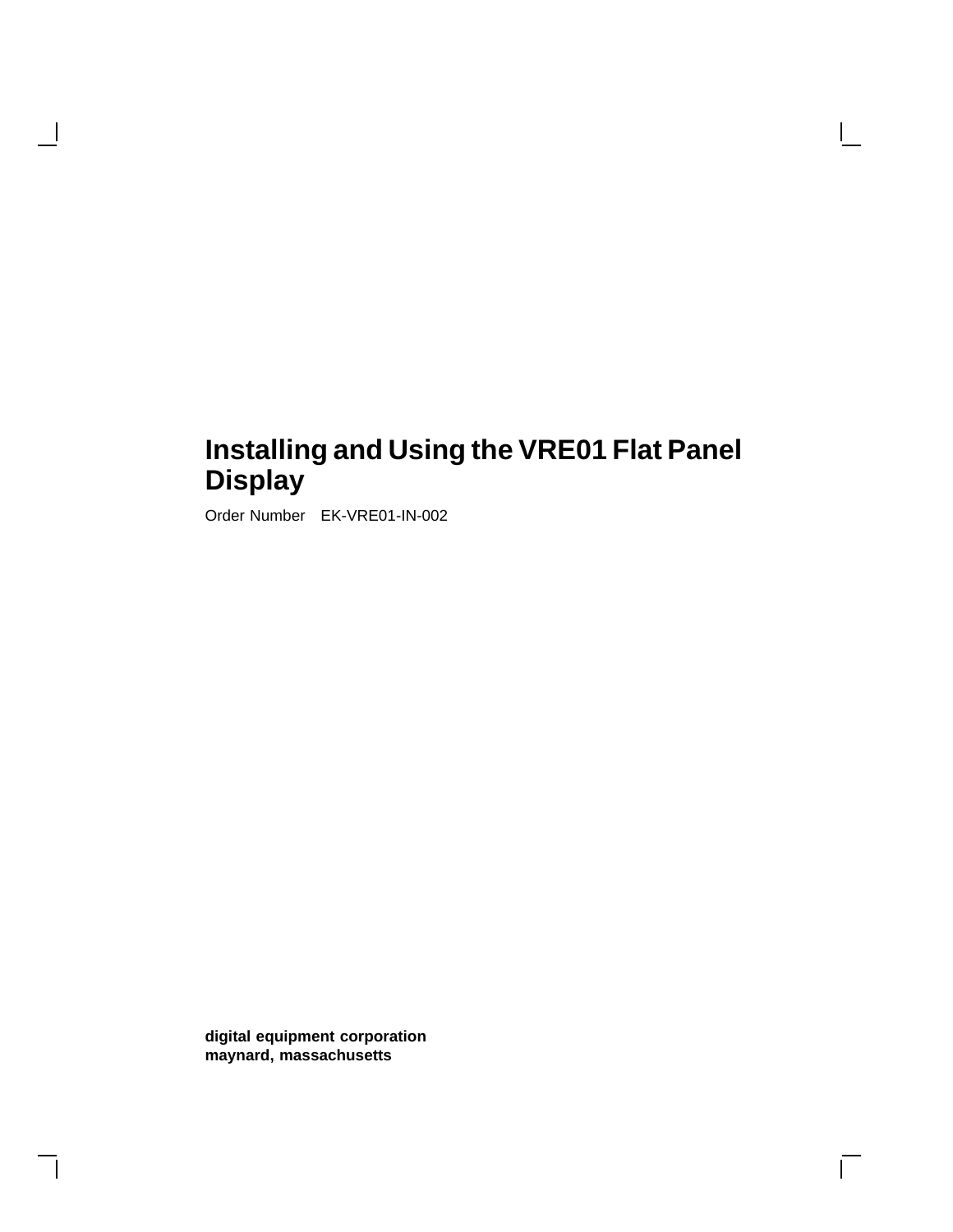**1st Edition June 1989 2nd Printing, February 1990**

The information in this document is subject to change without notice and should not be construed as a commitment by Digital Equipment Corporation. Digital Equipment Corporation assumes no responsibility for any errors that may appear in this document.

The software described in this document is furnished under a license and may be used or copied only in accordance with the terms of such license.

No responsibility is assumed for the use or reliability of software on equipment that is not supplied by Digital Equipment Corporation or its affiliated companies.

Restricted Rights: Use, duplication, or disclosure by the U. S. Government is subject to restrictions as set forth in subparagraph  $(c)$  (1) (ii) of the Rights in Technical Data and Computer Software clause at DFARS 252.227–7013.

Copyright © Digital Equipment Corporation February, 1990

All Rights Reserved. Printed in U.S.A.

**FCC NOTICE:** The equipment described in this manual has been certified to comply with the limits for a Class B computing device, pursuant to Subpart J of Part 15 of FCC Rules. Only peripherals (computer input/output devices, terminals, printers, etcetera) certified to comply with the Class B limits may be attached to this computer. Operation with noncertified peripherals may result in interference to radio and television reception. This equipment generates and uses radio frequency energy and if not installed and used properly, that is, in strict accordance with the manufacturer's instructions, may cause interference to radio and television reception. It has been type tested and found to comply with the limits for a Class B computing device in accordance with the specifications in Subpart J of Part 15 of FCC Rules, which are designed to provide reasonable protection against such interference in a residential installation. However, there is no guarantee that interference will not occur in a particular installation. If this equipment does cause interference to radio or television reception, which can be determined by turning the equipment off and on, the user is encouraged to try to correct the interference by one or more of the following measures:

- Reorient the receiving antenna.
- Move the computer away from the receiver.
- Plug the computer into a different outlet so that computer and receiver are on different branch circuits.

If necessary, the user should consult the dealer or an experienced radio/television technician for additional suggestions. The user may find the following booklet prepared by the Federal Communications Commission helpful: *How to Identify and Resolve Radio-TV Interference Problems*. This booklet is available from the US Government Printing Office, Washington, DC 20402, Stock No. 004–000–00398–5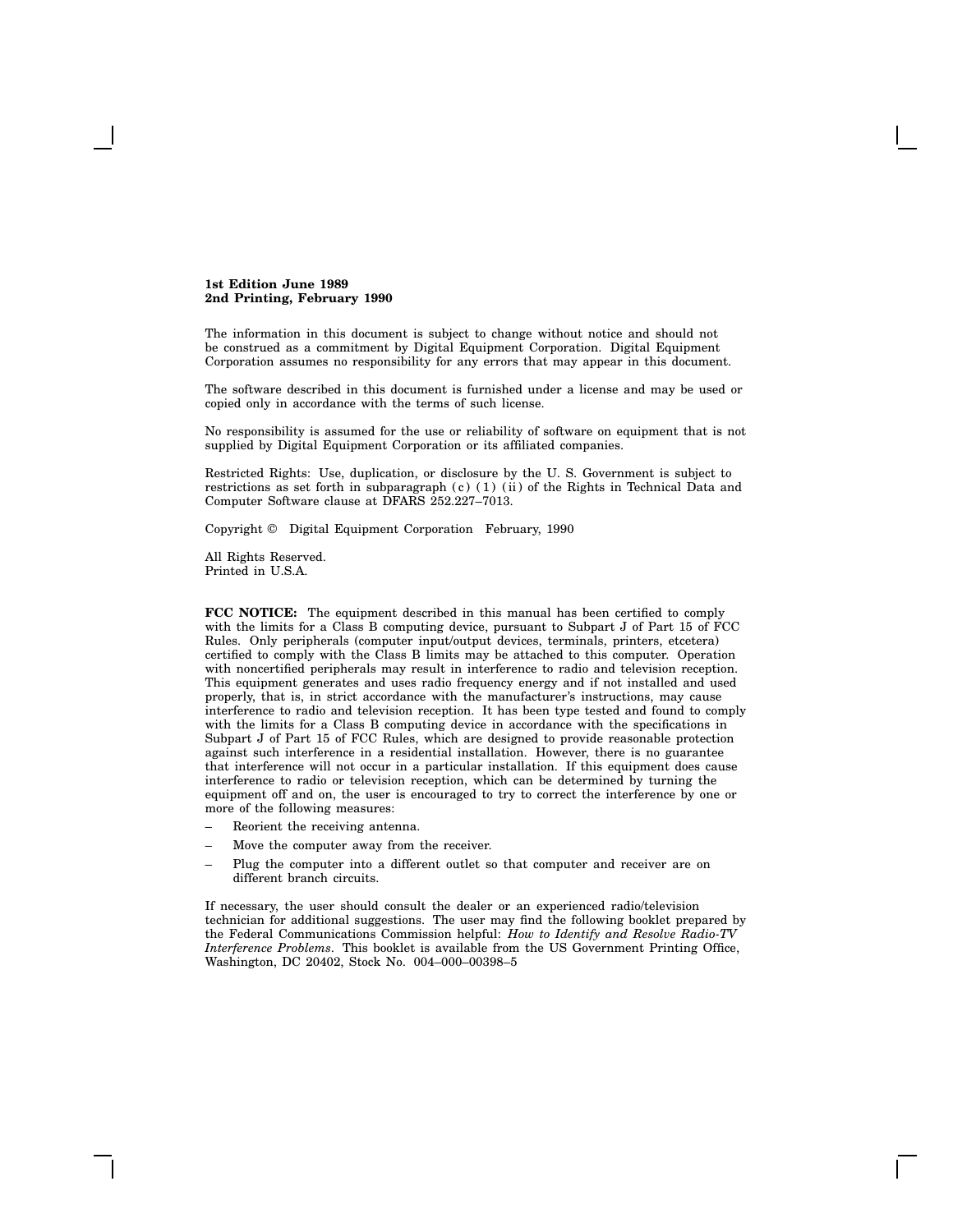The following are trademarks of Digital Equipment Corporation:

 $\mathbf{I}$ 

 $\mathsf{l}$ 

| DEC             | DIBOL          | UNIBUS     |
|-----------------|----------------|------------|
| DEC/CMS         | EduSystem      | VAX        |
| DEC/MMS         | <b>IAS</b>     | VAXcluster |
| DECnet          | <b>MASSBUS</b> | VMS        |
| $DEC system-10$ | <b>PDP</b>     | VТ         |
| DECSYSTEM-20    | <b>PDT</b>     |            |
| <b>DECUS</b>    | <b>RSTS</b>    |            |
| DECwriter       | <b>RSX</b>     |            |

This document was prepared and published by Educational Services Development and Publishing, Digital Equipment Corporation.

 $\mathsf{l}$ 

 $\overline{\Gamma}$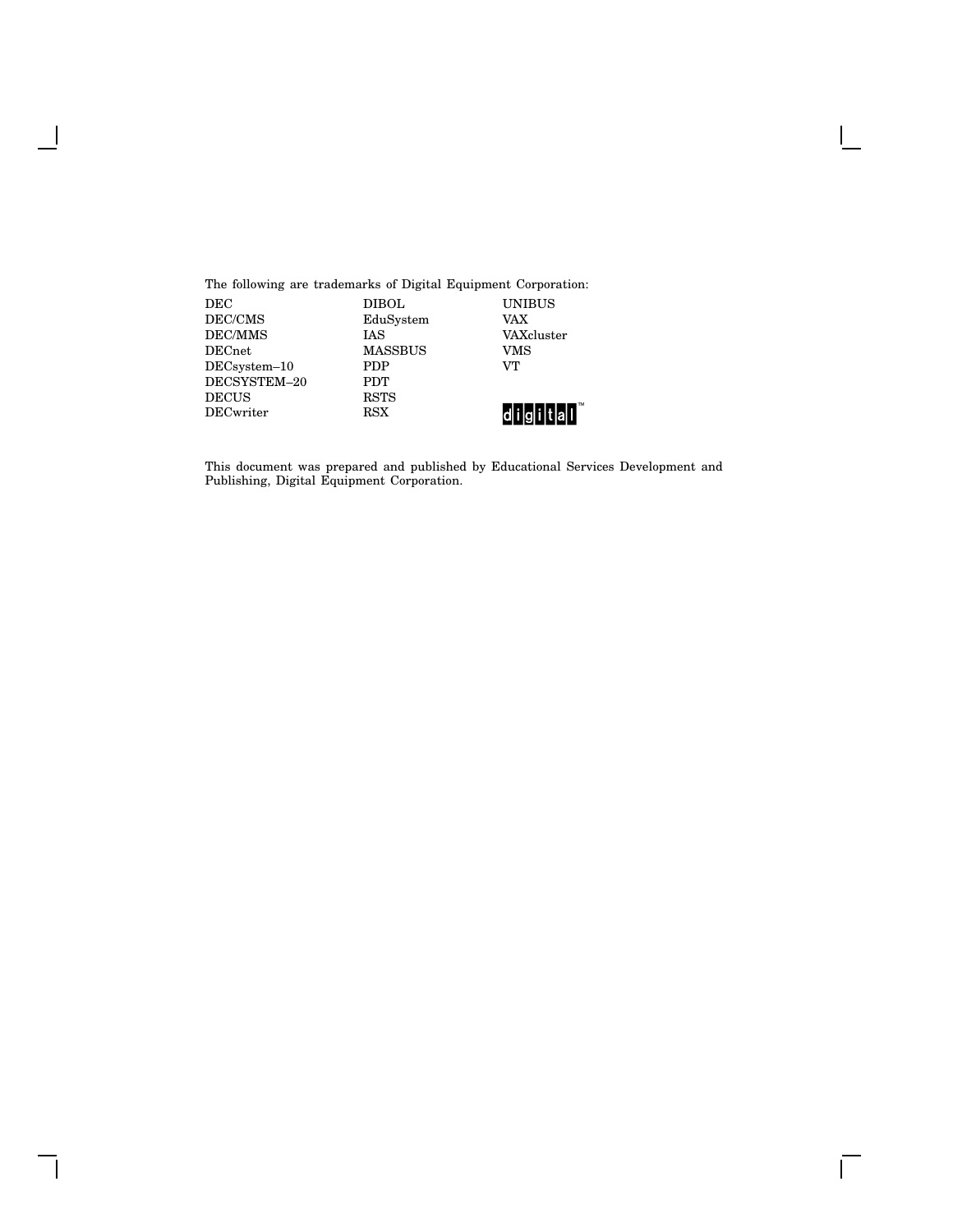## **About This Manual**

v

### **About the VRE01**

The VRE01 is a monochrome electroluminescent flat panel monitor with a 346 mm by 292 mm (13.5 in by 11.5 in) display. When connected to a host system, the VRE01 monitor displays information you send to the host system and information the host system sends to you. The monitor uses either a keyboard or a mouse as the data input devices.

The VRE01 monitor can be used in a standard or Electromagnetic Interference (EMI-protected) configuration. The EMI version requires a special video cable.

The kind of host system you have affects the way you prepare to operate your monitor. Refer to your host system manuals for the following information:

- Whether an option module must be installed in the host system to support your monitor.
- Whether your host system has a video cable assembly to connect the monitor.

#### **WARNINGS, CAUTIONS, NOTES**

The warnings, cautions, and notes in this installation manual have specific purposes.

**WARNINGS** contain important information that relate to personal safety.

**CAUTIONS** contain information to prevent damage to the equipment.

**NOTES** contain general information.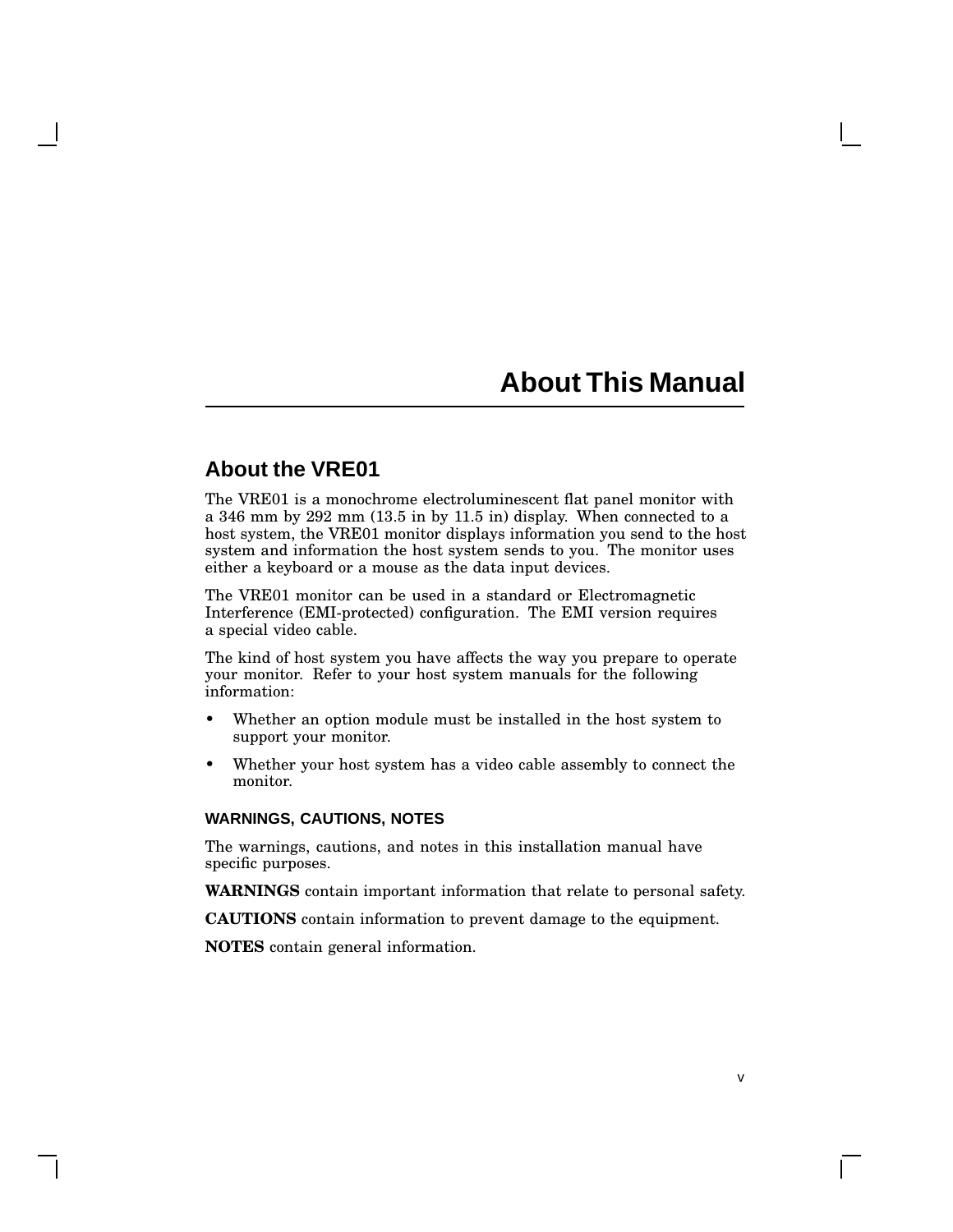# **1 Unpacking**

## **Unpack the carton**

The next figure shows the contents of the shipping carton.

#### **NOTE**

**The video cable, power cord, keyboard, and mouse cables are usually supplied with your host system.**

#### **CAUTION**

**The monitor weighs approximately 7.7 kilograms (15 pounds). Lift it carefully to prevent damage or injury.**

Save the shipping carton and the packing material in case you need to return the monitor for service.

 $\mathbf{I}$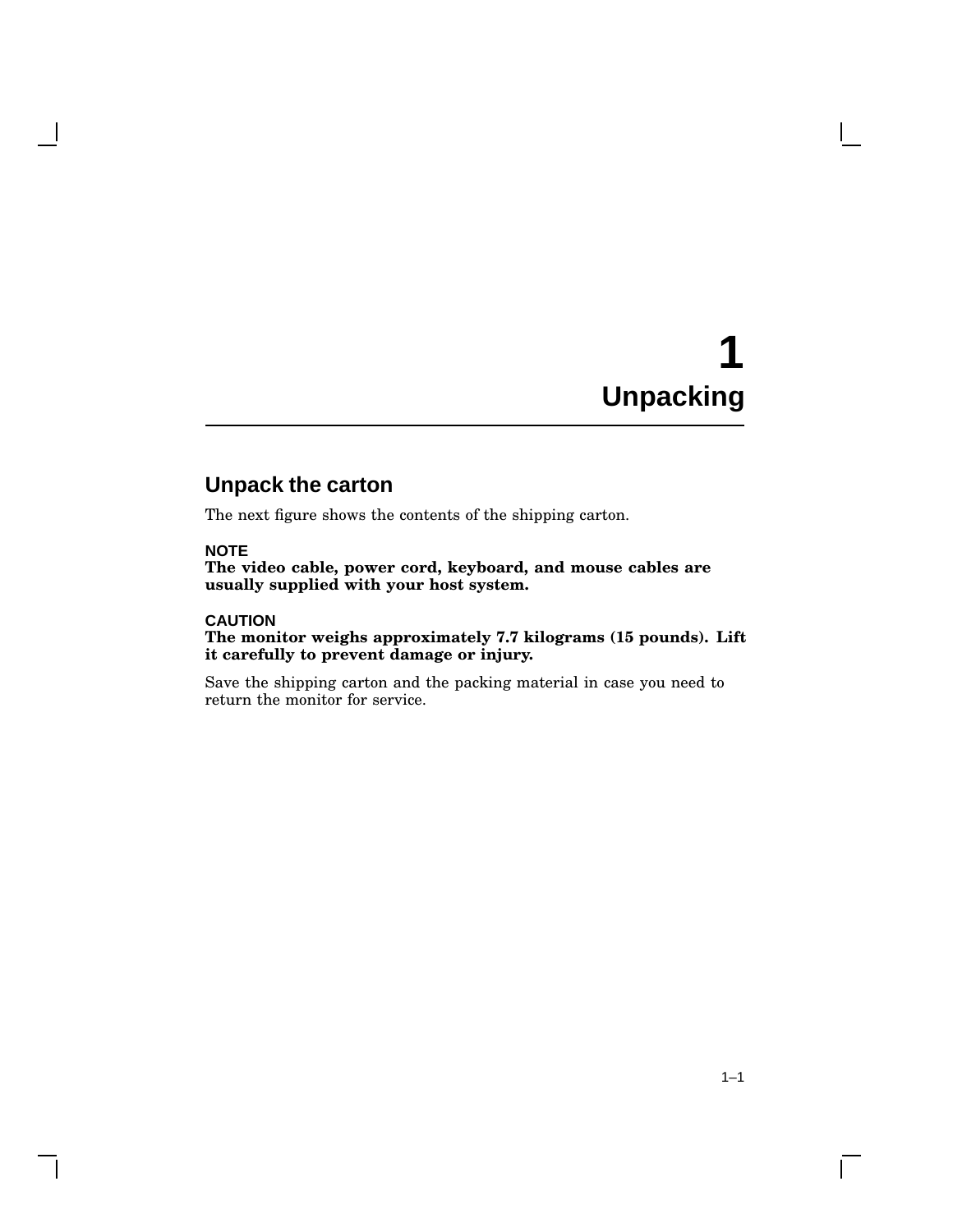

#### **Check the Contents**

If you discover missing items, contact your sales representative. If you discover damaged items, contact your delivery agent.

#### **If you need help**

If you need help for repairs or service, call Digital Equipment Corporation. Refer to Chapter 5 for the correct phone number. When you call, have the model number and serial number of your monitor ready.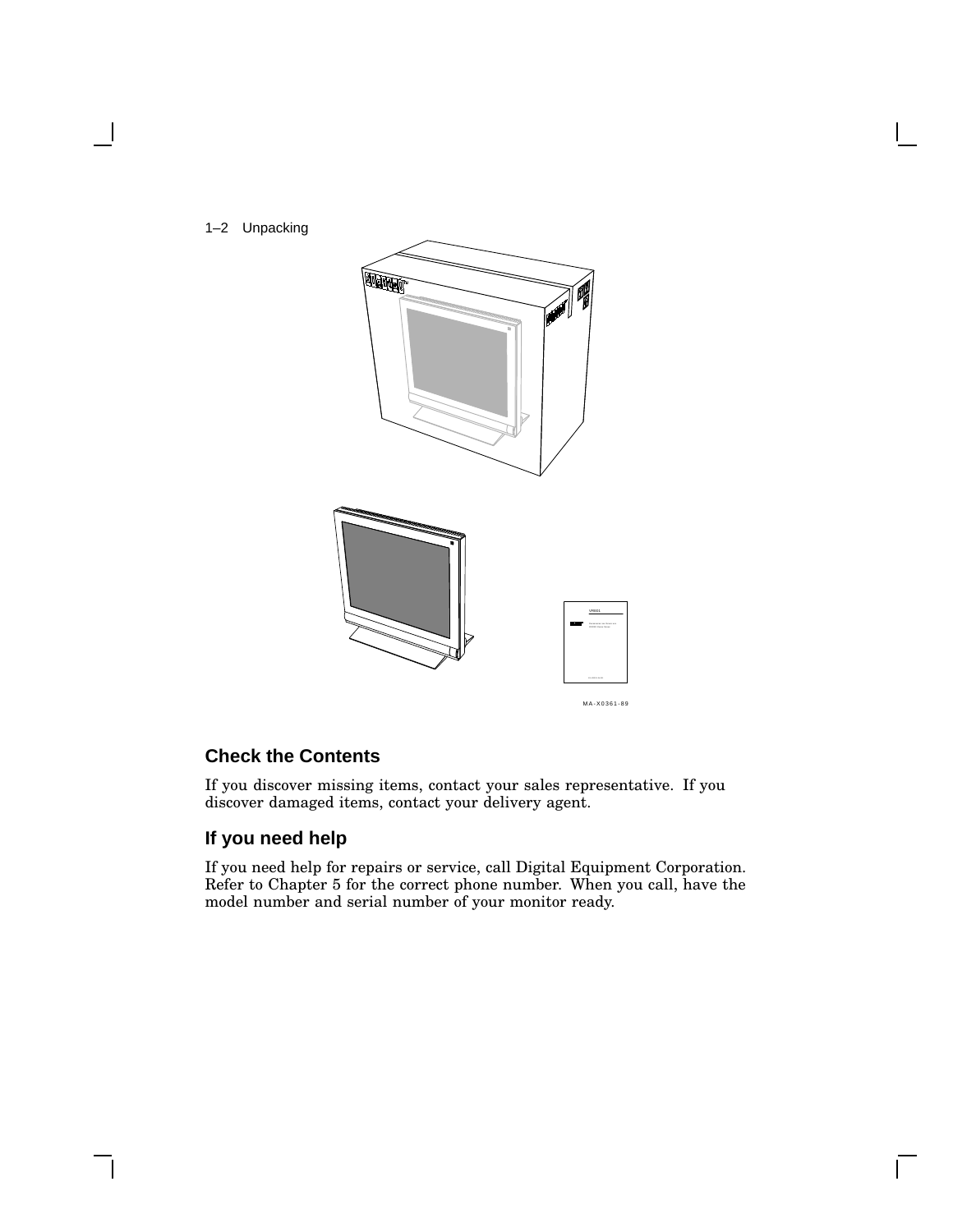## **2 Installation**

## **Select the monitor location**

Choose a flat, level surface on which to place the monitor. Refer to Appendix A for more information about selecting a location for the monitor.

#### **CAUTION**

**The monitor weighs approximately 7.7 kilograms (15 pounds). Move it carefully to prevent damage or injury.**



 $\mathbf{L}$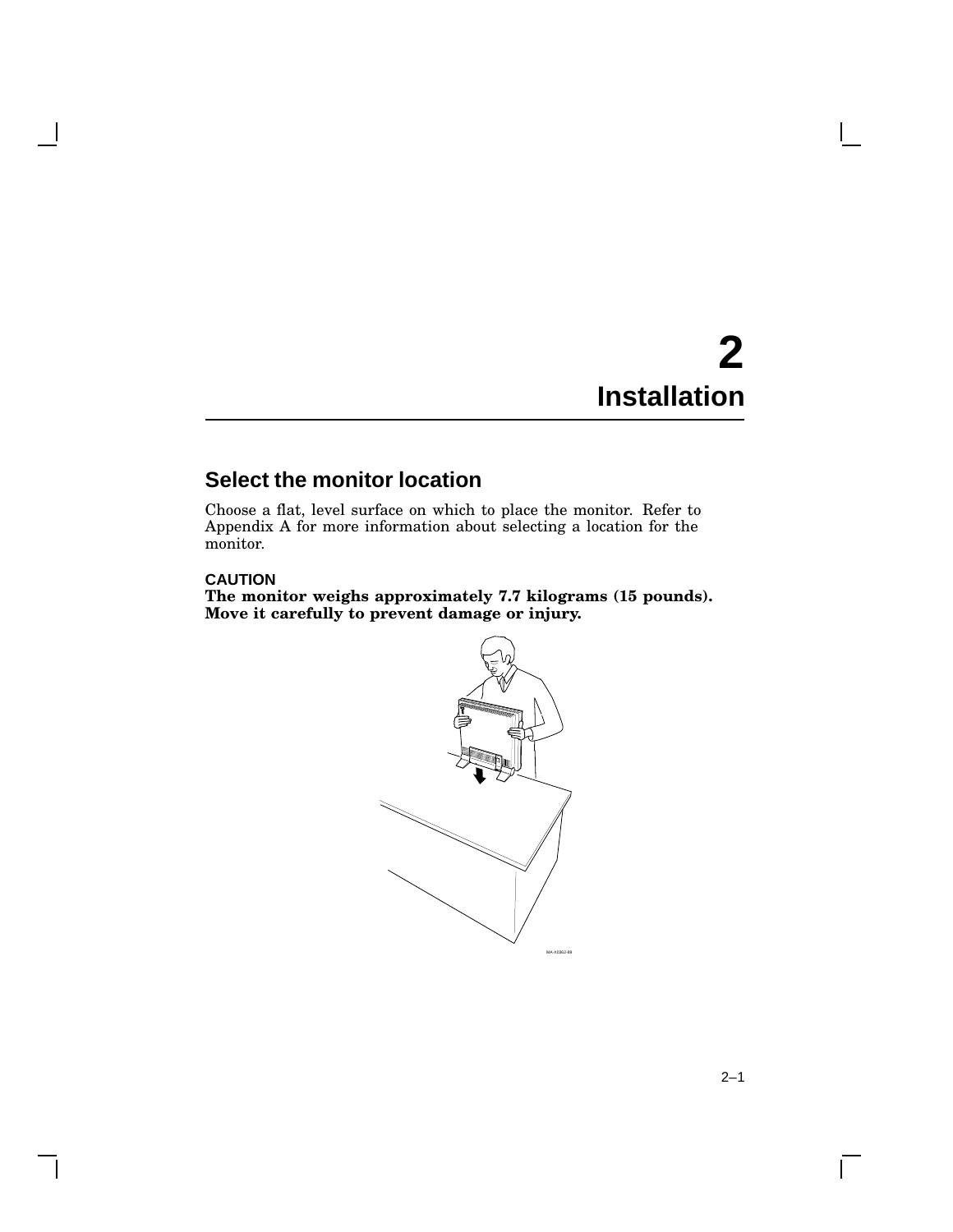2–2 Installation

## **Connect the video cable**

You may have either a standard or EMI-type video cable assembly (host system cable) which is shipped with your host system. Refer to your host system documentation for information. Use one of the next two procedures to connect the video cable.

#### **Standard Cable Configuration**

To connect a standard video cable assembly to your monitor, use the following procedure:

- 1. Open the cable cover at the rear of the monitor.
- 2. Position the video cable with the thumbwheel positioned over the round hole in the cable mounting plate.

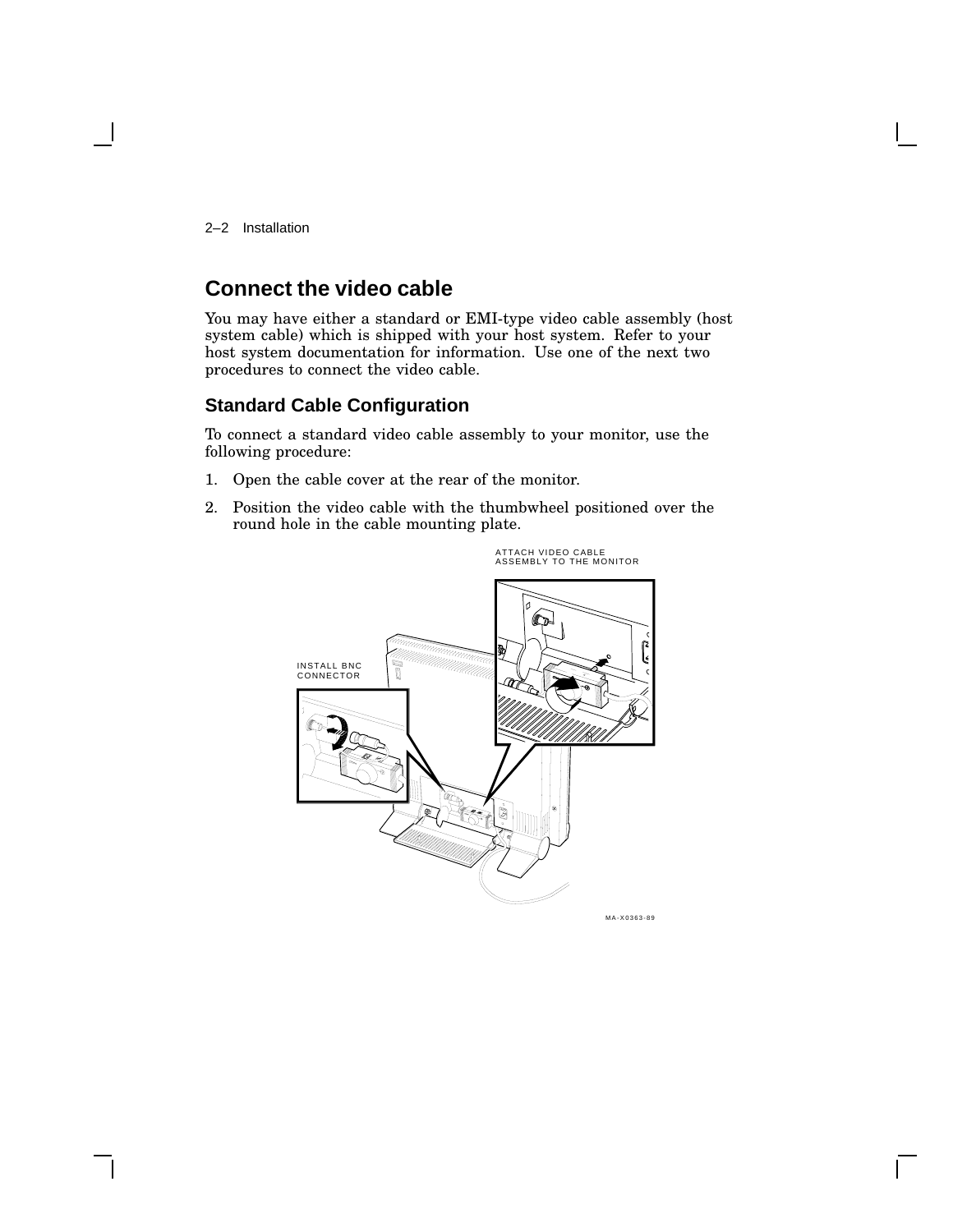3. Turn the thumbwheel clockwise and attach the video cable assembly to the cable mounting plate.

#### **CAUTION**

**Failure to secure the video cable assembly to the cable mounting plate may strain the cable and may cause radio emissions in excess of FCC guidelines.**

- 4. Connect the video cable to the BNC video connector on the rear panel. Push the cable in and turn the connector to the right to lock it in place.
- 5. Connect the keyboard cable and mouse cable to the video cable assembly.
- 6. Close the cable cover. **Do not** force it when locking.



MA-X0364-89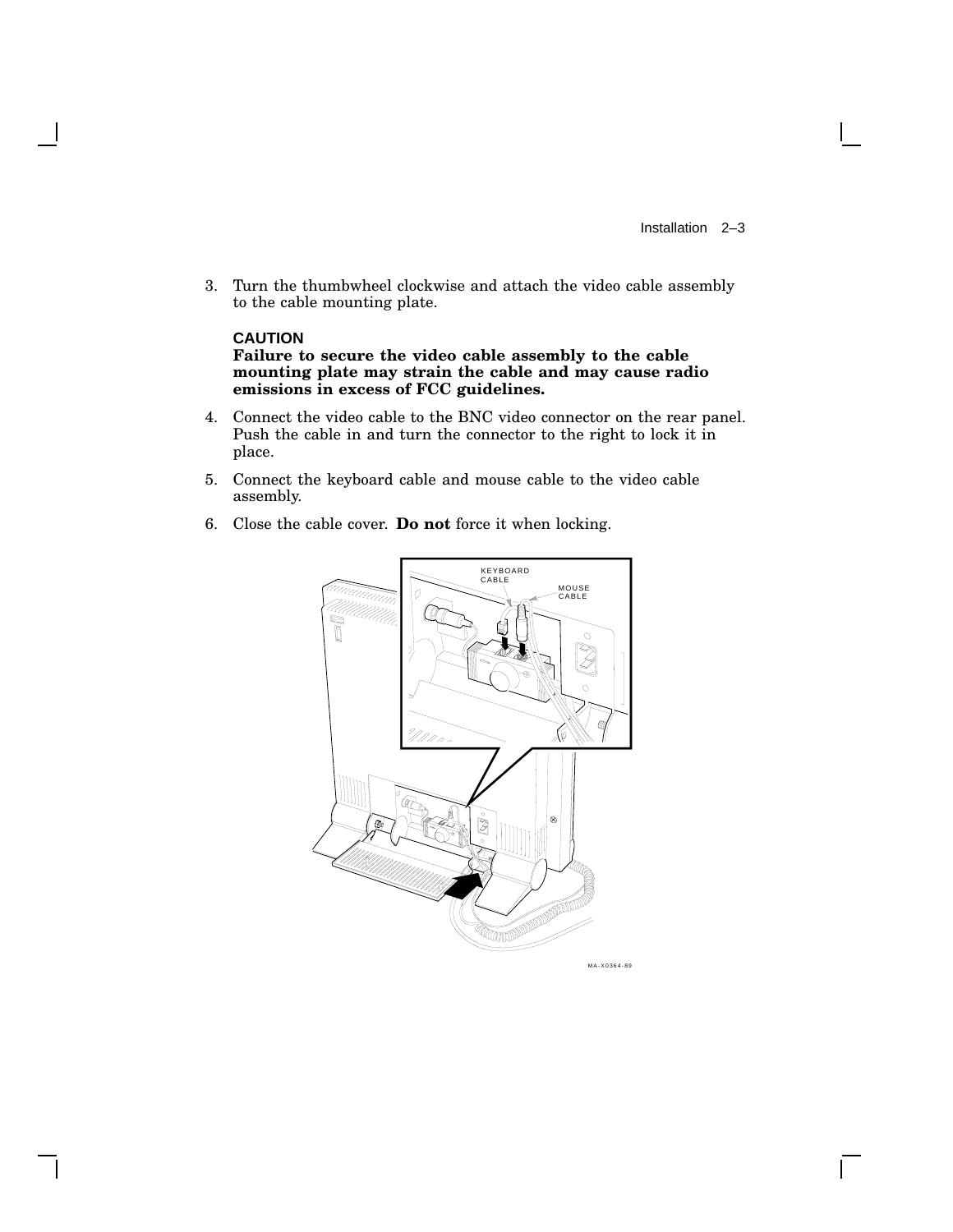2–4 Installation

### **EMI-type cable configuration**

- 1. Open the cable cover at the rear of the monitor.
- 2. Position the video cable as shown in and plug it into the BNC connector on the rear panel. Turn the cable connector to the right to lock it place.
- 3. Connect the keyboard and mouse cables to the EMI-type system box as described in your system user's guide.
- 4. Close the cable cover. **Do not** force it when locking.

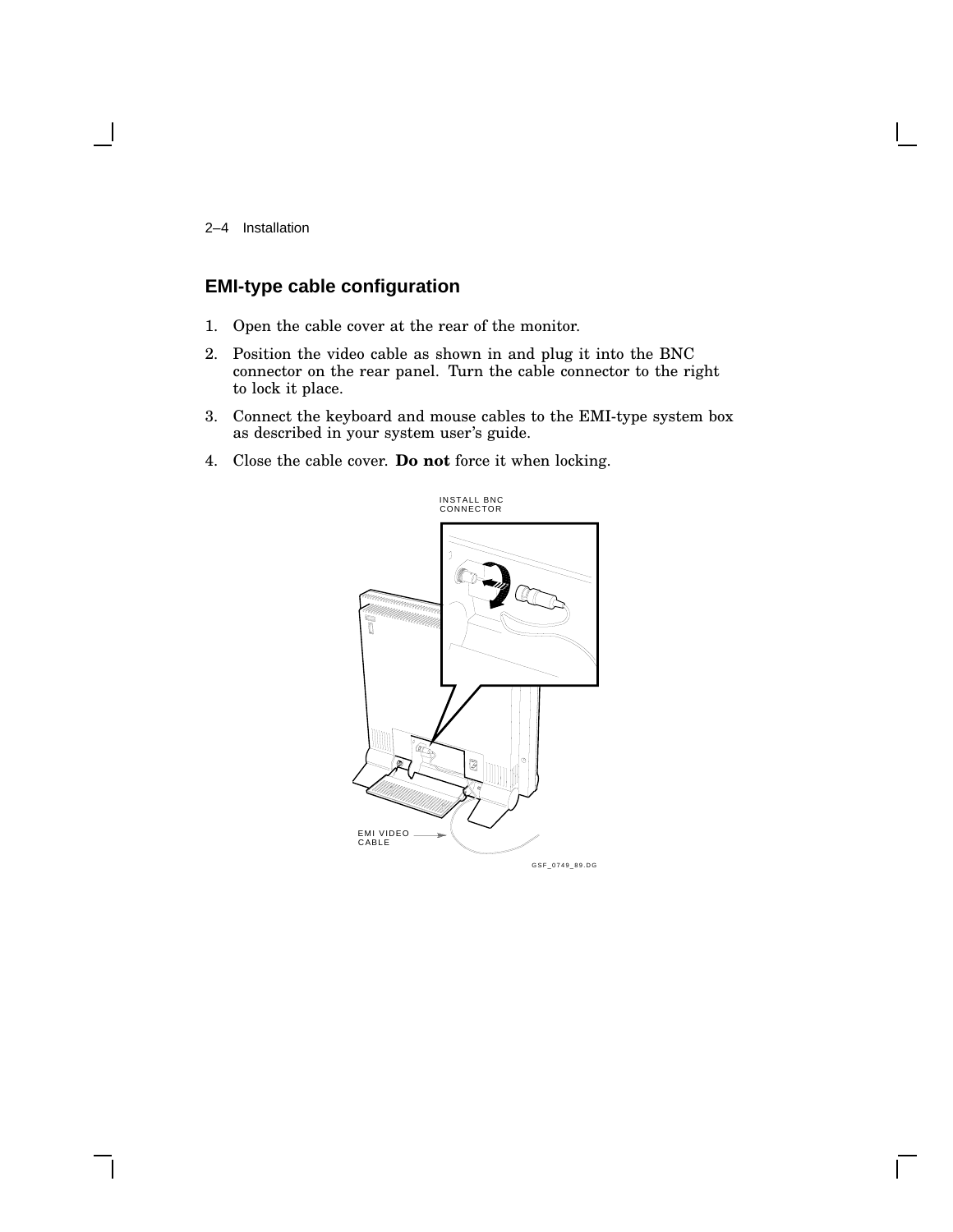$\mathbf{I}$ 

## **Connect the power cord**

Be sure the monitor power is off before connecting the power cord. Depress the monitor power switch to the off position. To locate the power switch, refer to Table 2–1.

Connect the power cord first to the monitor, then to the wall outlet.

Depress the power switch to the on position to supply power to the monitor.



#### **CAUTION**

**To avoid damaging a monitor that has been moved from a cold environment, let the monitor warm to room temperature before you turn it on.**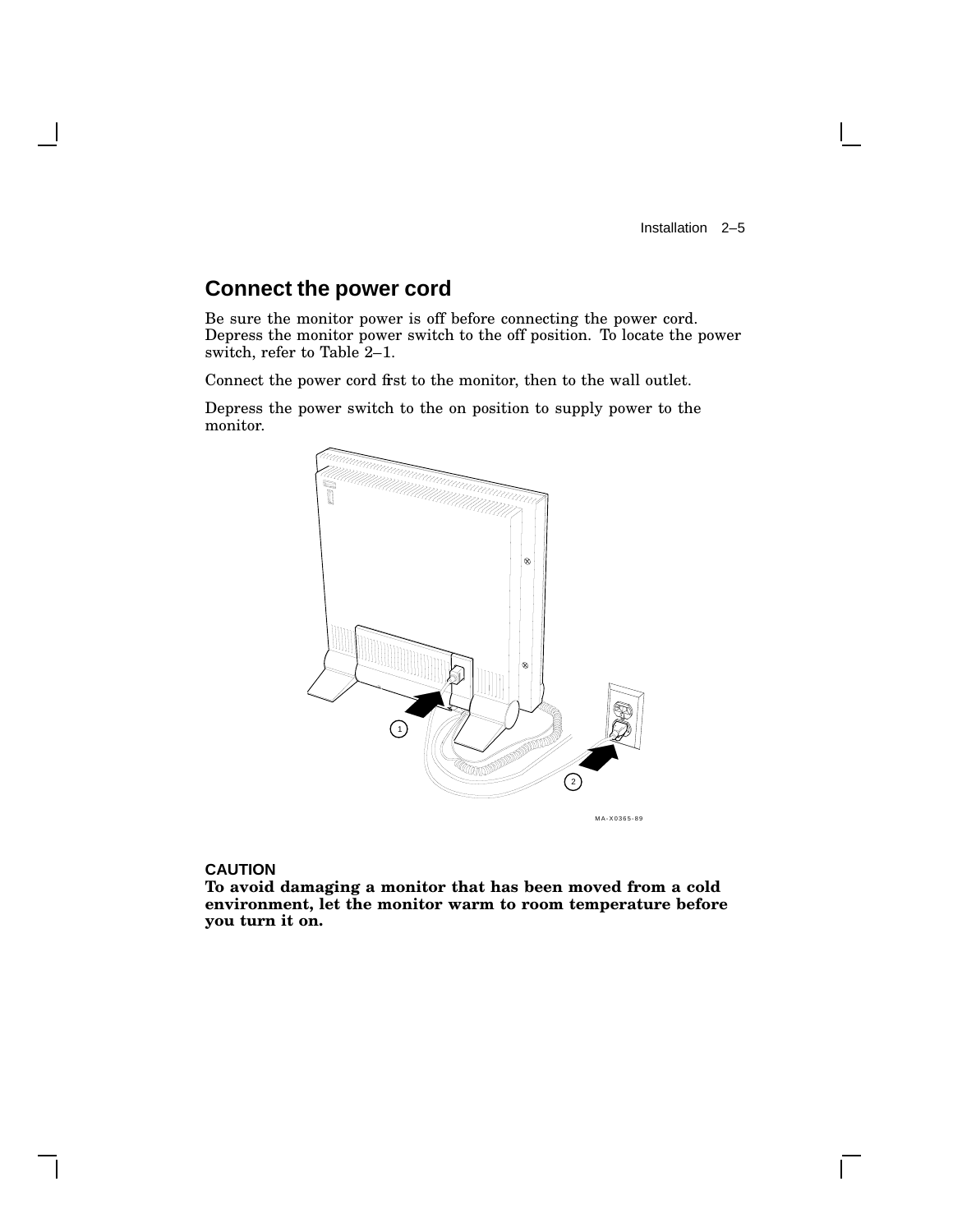2–6 Installation

## **Locate the monitor controls and power light**

Table 2–1 describes the monitor controls and power light.

| Control/Light              | <b>Function</b>                                                                                                                                                                                                                                         |
|----------------------------|---------------------------------------------------------------------------------------------------------------------------------------------------------------------------------------------------------------------------------------------------------|
| Power switch               | Lets you turn the monitor on and off. Press the switch<br>in to turn the power on. Depress the switch again to<br>release the switch and to turn the power off. Turn off<br>the monitor at the end of the workday to extend the life<br>of the monitor. |
| Power light<br>(green LED) | Displays green light to indicate the presence of power.<br>No light indicates the absence of power.                                                                                                                                                     |
| Centering controls         | Lets you center the image on the screen. There are two<br>centering knobs on the rear panel of the monitor for<br>horizontal and vertical image adjustments. Turn the<br>horizontal and vertical centering knobs to adjust the<br>image.                |

**Table 2–1 Monitor Controls and Light**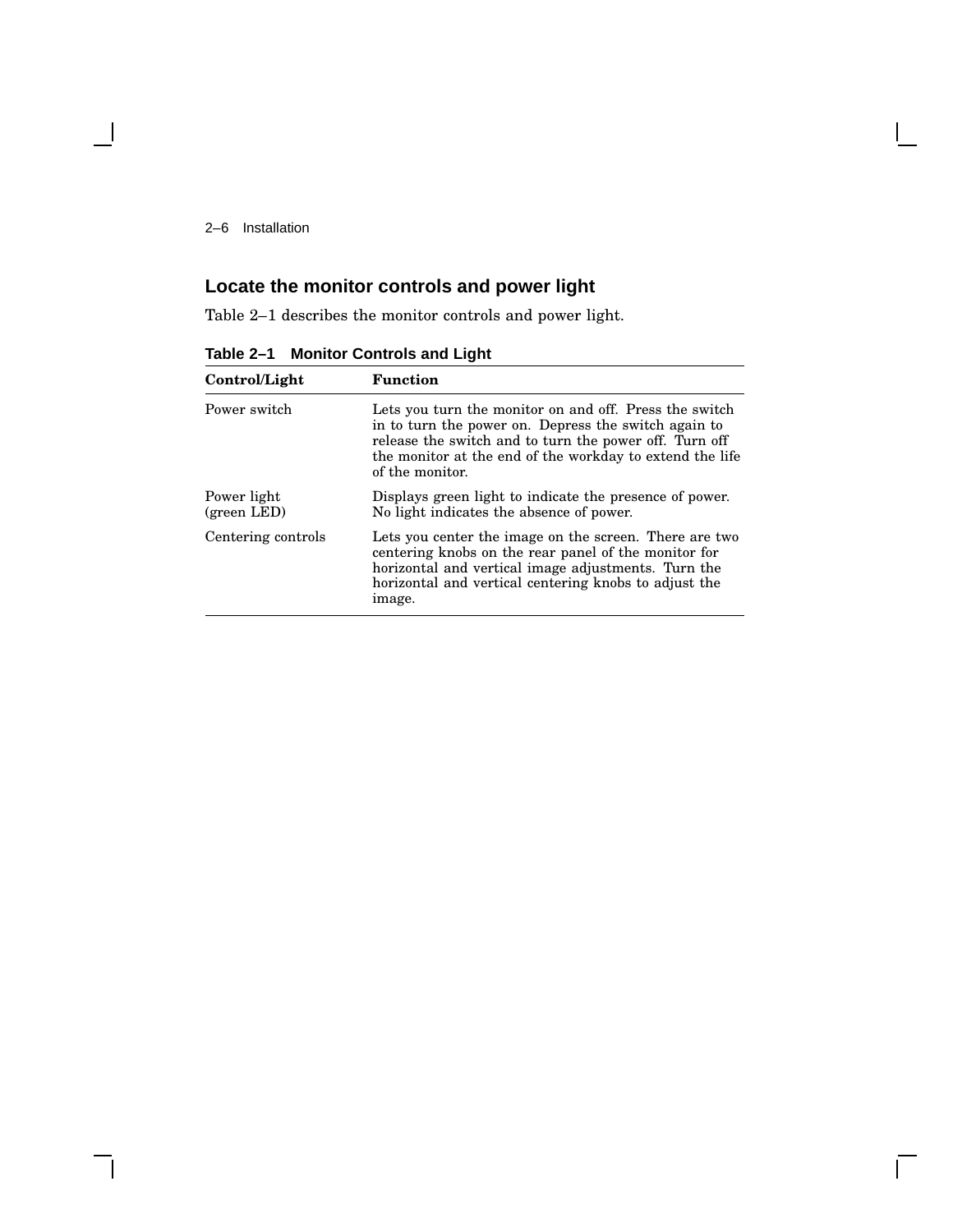Installation 2–7

 $\mathsf{I}$ 

 $\overline{\Gamma}$ 



 $\blacksquare$ 

 $\mathbf l$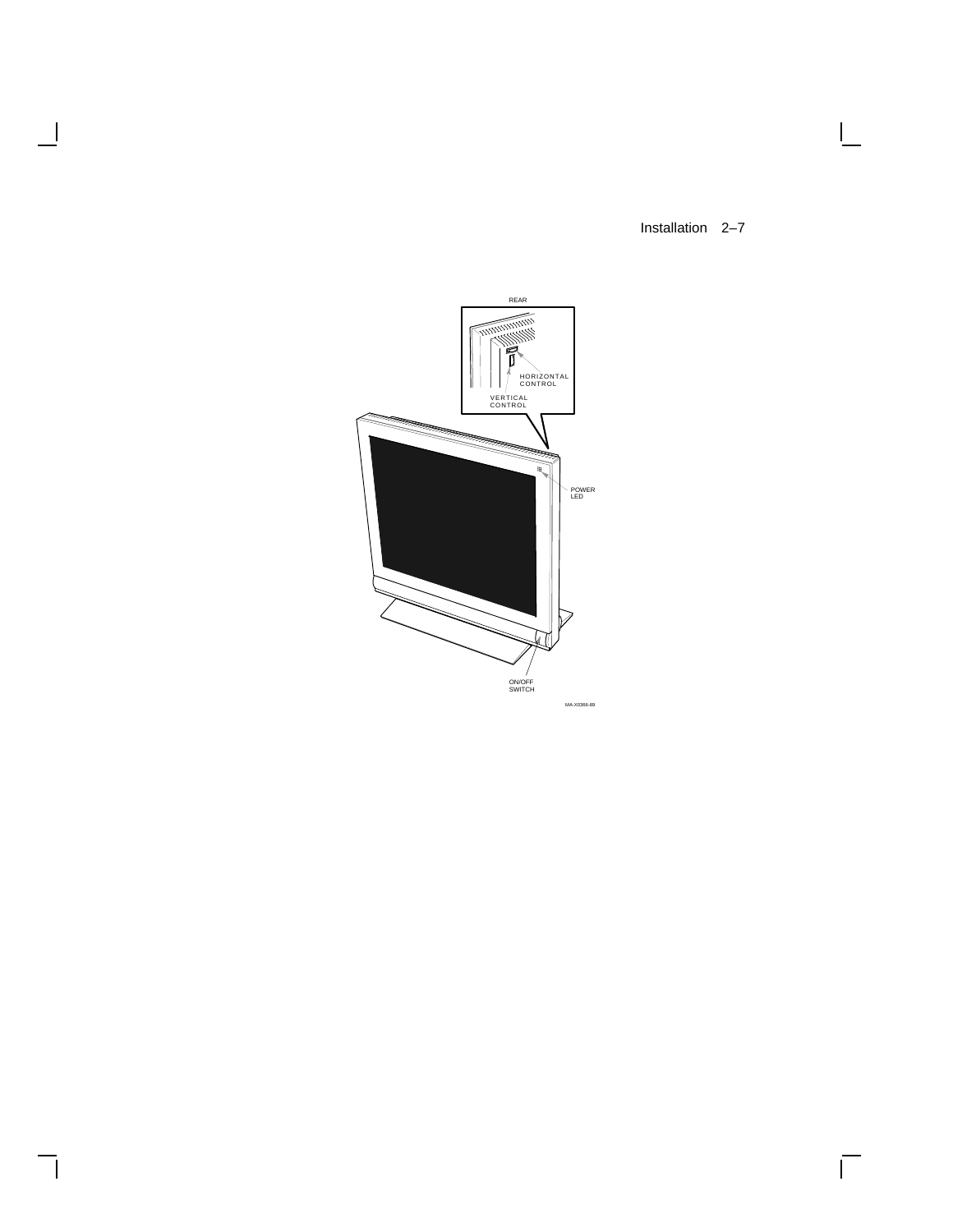# **3 Operation**

## **Power up the monitor**

Depress the power switch to the on position and wait for the green power light to display. Wait a couple of seconds for a video display. The monitor runs the internal power-up self-test, and a system display appears on the screen.

- If the monitor **is connected** to the host system, a system-specific message (or prompt) appears on the screen.
- If the monitor **is not connected** to the host system, a self-test pattern (white, full-on display, all pixels illuminated) appears on the screen.

#### **NOTE**

**If neither the green power light, the message display, nor the test pattern appear on the screen, refer to Table 4–1.**

 $\mathbf{L}$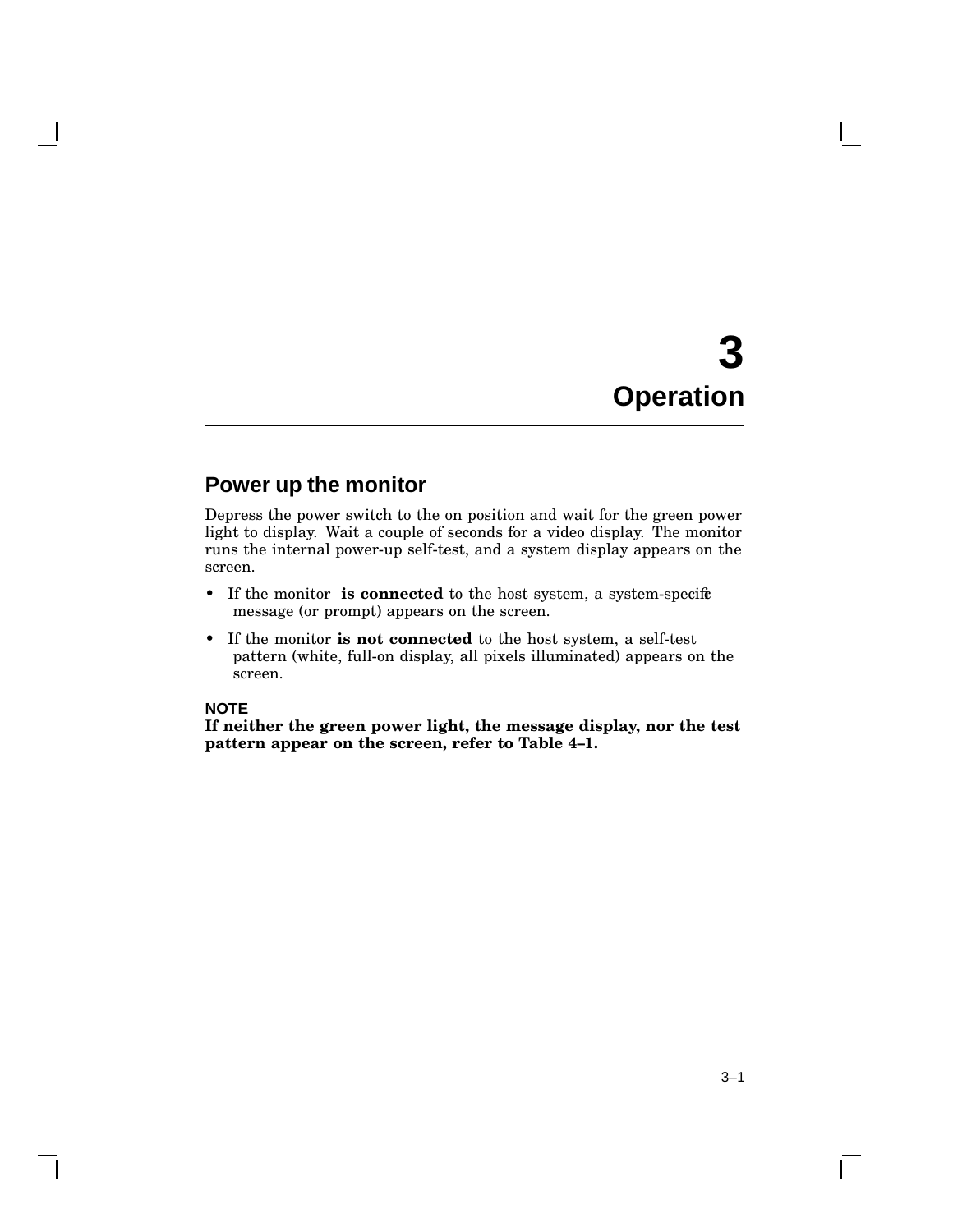



## **Log in to the system**

Use the keyboard to log in to the host system.

### **Adjust the tilt stand**

To position the monitor angle for comfortable viewing, adjust the tilt stand.

#### **NOTE**

**You must use two hands to adjust the tilt.**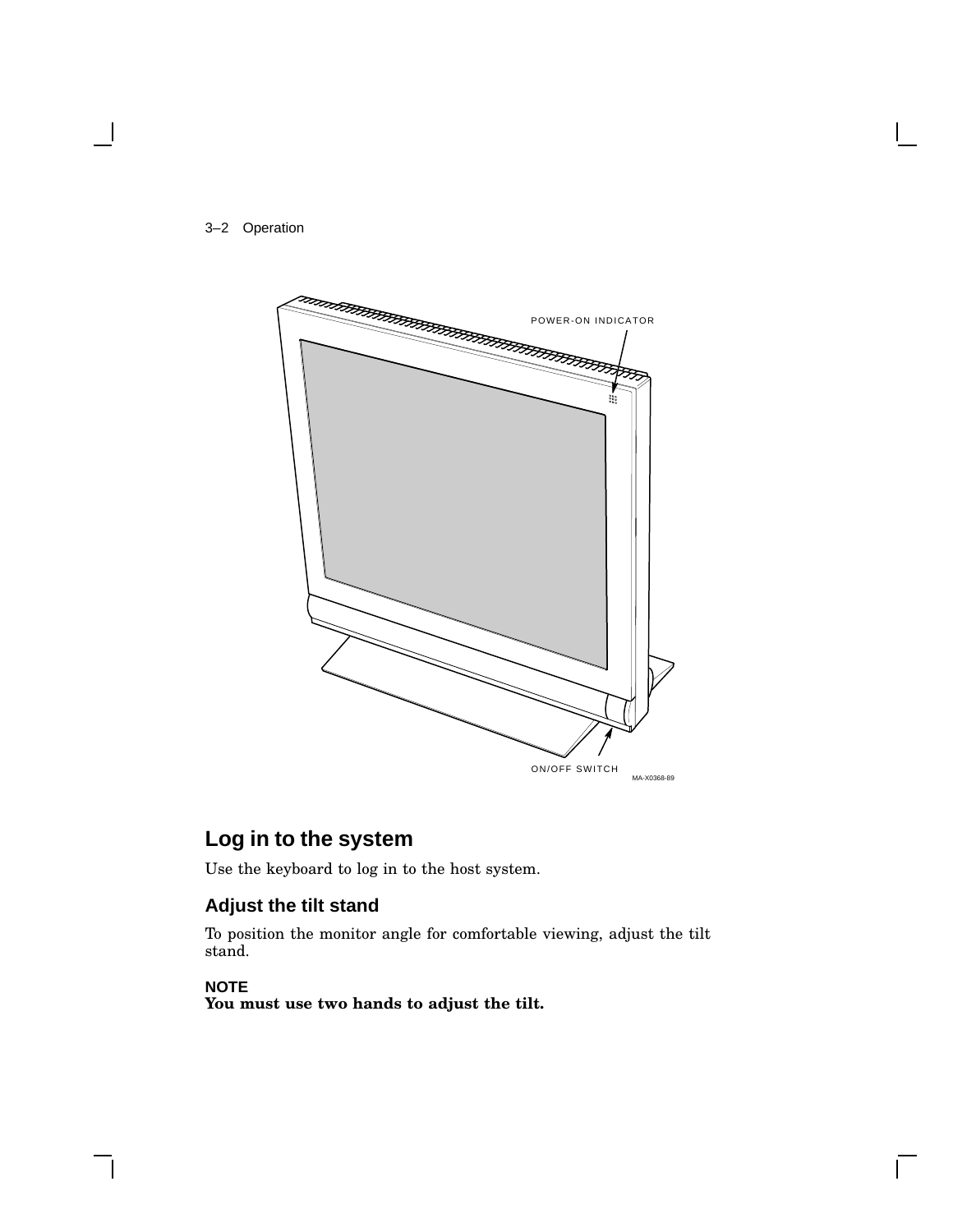Operation 3–3

 $\overline{\Gamma}$ 

To adjust the angle, use one hand to keep the monitor steady and the other hand to move the monitor forward or backward to the desired position.

H

 $\mathsf{l}$ 

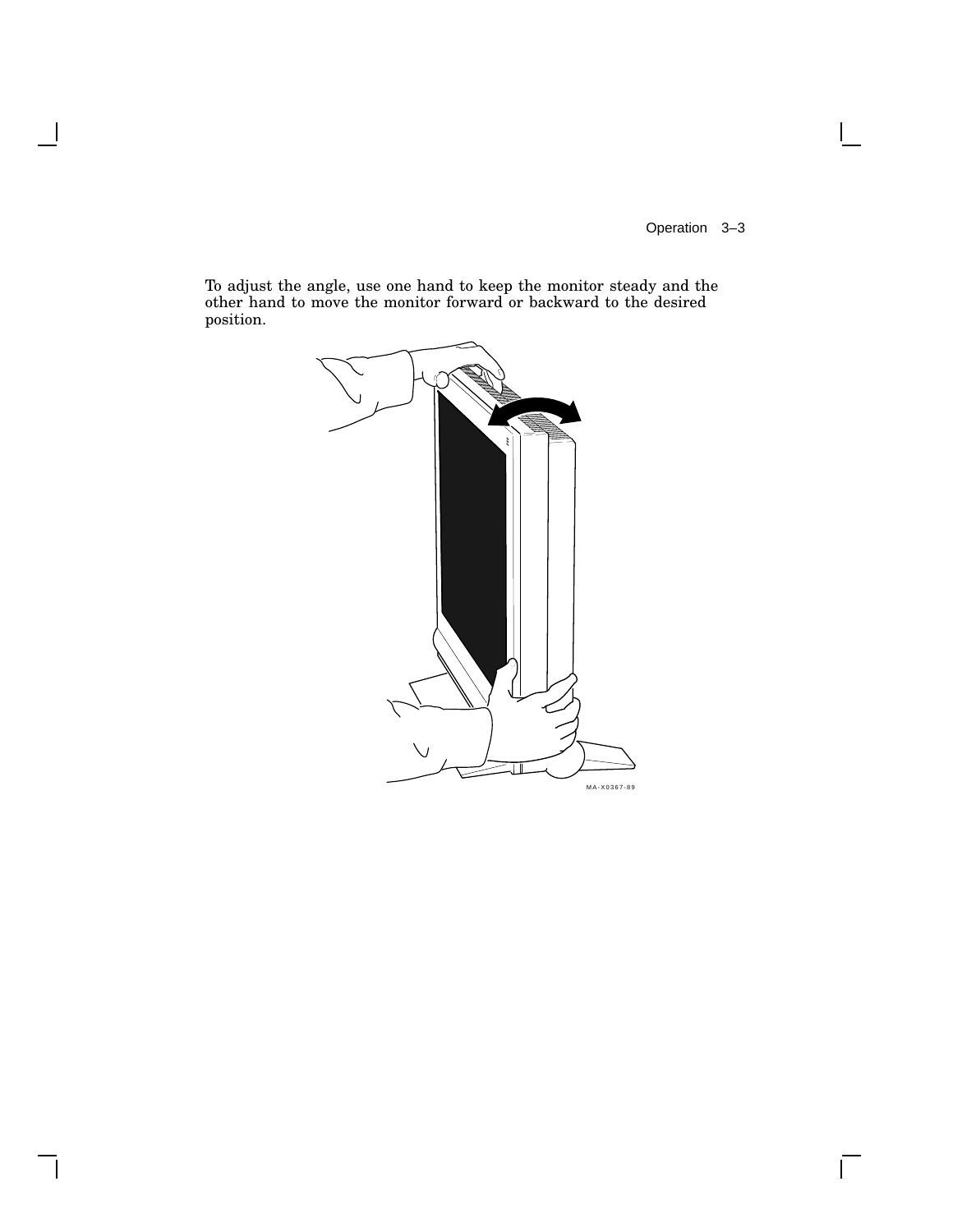## **4 Maintenance**

## **Clean the Screen**

Clean the screen using a soft tissue or cloth and a good-quality, nonabrasive and nonflammable glass cleaner.

## **Identify and Correct Problems**

Monitor screen display problems may come from your host system, power sources, or the monitor itself.

Table 4–1 primarily describes monitor problems and troubleshooting solutions. The table also helps you determine if the problem is in the monitor, a source external to the monitor, or an input device. The following input devices can cause problems.

- Keyboard
- Mouse
- Host video cable assembly
- Host system

When you have a problem with your monitor, follow these steps and refer to Table 4–1.

- 1. Note the symptom.
- 2. Find the symptom in the table.
- 3. Check the possible cause. Some problems may have more than one possible cause.
- 4. Follow the advice in the Suggested Solution column. If there is more than one cause or solution, follow them in the order given.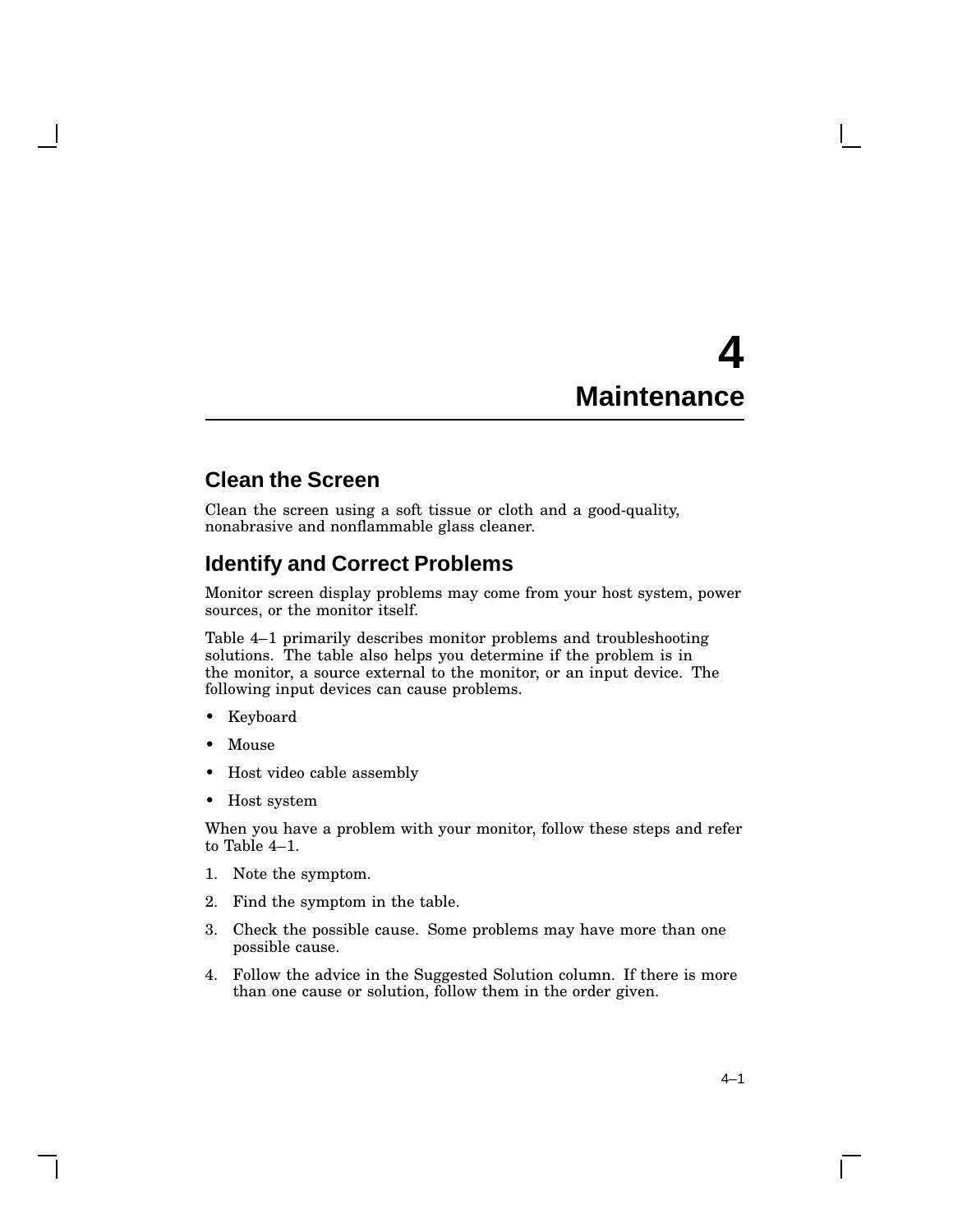#### 4–2 Maintenance

- 1

If you perform all the suggested solutions and the problem still exists, refer to Chapter 5 for information on how to call for service.

| Symptom                                                          | <b>Possible Cause</b>                                                 | <b>Suggested Solution</b>                                                                                                                                      |
|------------------------------------------------------------------|-----------------------------------------------------------------------|----------------------------------------------------------------------------------------------------------------------------------------------------------------|
| Power light does not<br>come on when you<br>turn the monitor on. | Power cord is not<br>connected to the power<br>source or the monitor. | Turn the monitor off.<br>Connect the power cord to<br>the power source and the<br>monitor. Turn the monitor<br>on.                                             |
|                                                                  | No power at wall outlet.                                              | Check the outlet by<br>plugging in something<br>that does work. If the<br>item does not work, call<br>the responsible facilities<br>person.                    |
|                                                                  | Power cord is faulty.                                                 | Replace the power cord.                                                                                                                                        |
|                                                                  | Monitor is faulty.                                                    | Turn the monitor off.<br>Contact Field Service.                                                                                                                |
| Screen is blank, but<br>power light displays.                    | Host system screen saver<br>feature is activated.                     | Press any key to reactivate<br>display.                                                                                                                        |
|                                                                  | Loose or faulty video<br>cable.                                       | Turn the monitor off.<br>Check the connection of<br>the video cable to the<br>monitor and the host<br>system. If the cable looks<br>OK, contact Field Service. |
|                                                                  | Monitor or host system is<br>faulty.                                  | Turn the monitor off.<br>Contact Field Service.                                                                                                                |

 $\Box$ 

**Table 4–1 Correcting Simple Problems**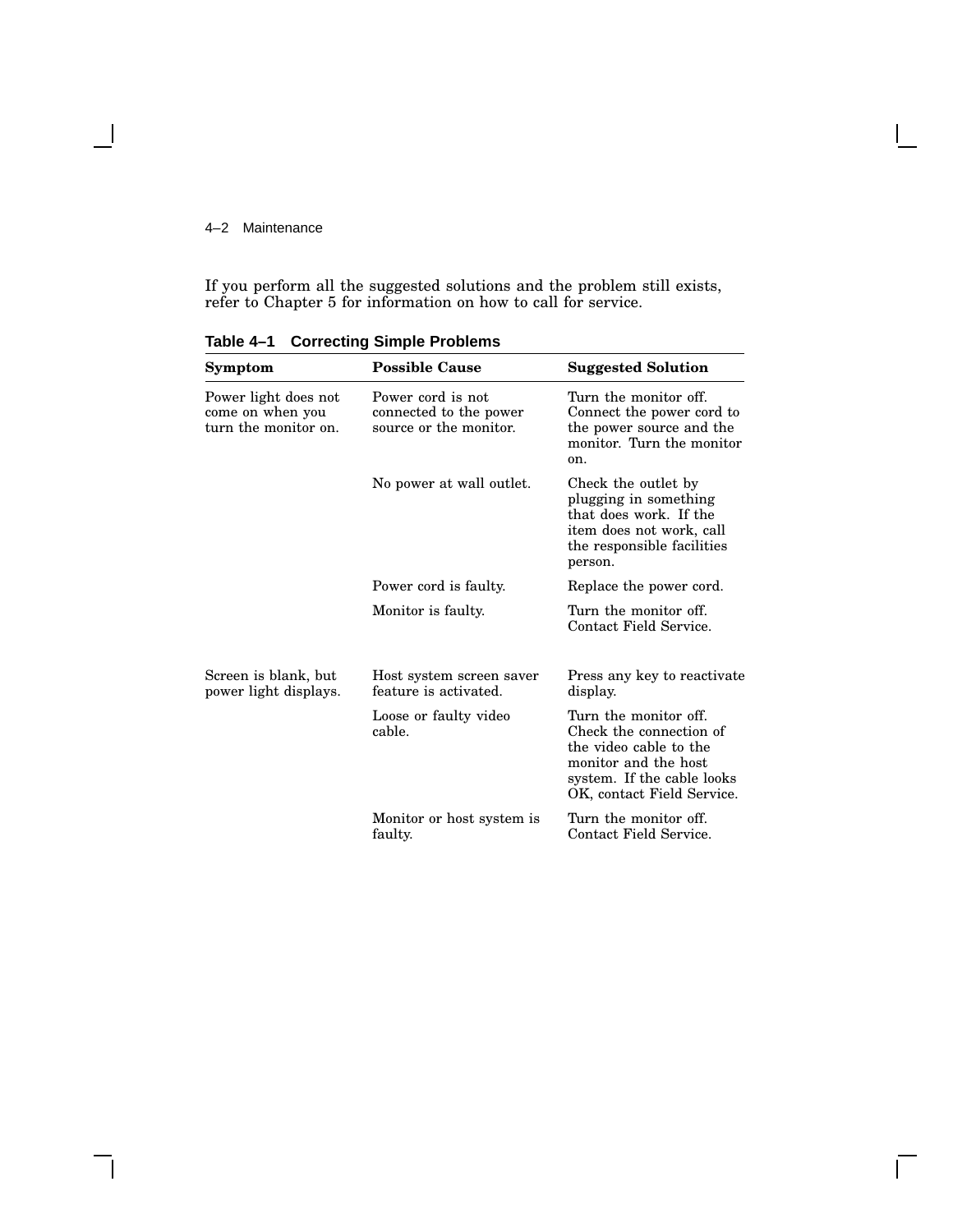$\overline{\Gamma}$ 

| Symptom                                                                                                                                                                    | <b>Possible Cause</b>                                                                                                                                              | <b>Suggested Solution</b>                                                                                                                                                                                                                                             |
|----------------------------------------------------------------------------------------------------------------------------------------------------------------------------|--------------------------------------------------------------------------------------------------------------------------------------------------------------------|-----------------------------------------------------------------------------------------------------------------------------------------------------------------------------------------------------------------------------------------------------------------------|
| Video displays but<br>screen does not<br>respond to input<br>devices (keyboard,<br>mouse). Text, an<br>error message, or<br>cycling diagnostic<br>patterns may<br>display. | One of the input devices<br>has a faulty or loose<br>connection.<br>Video cable assembly<br>is loose or connected<br>incorrectly to the monitor<br>or host system. | Turn the monitor and host<br>system off. Reconnect the<br>input device. Turn the<br>monitor and host system<br>on.<br>Refer to Chapter 2 and<br>your host system manuals<br>for correct procedures to<br>install the video cable<br>assembly. Reconnect the<br>cable. |
| Parts of characters<br>or rows or columns<br>in the text are<br>missing at the top,<br>bottom, left, or right<br>edges.                                                    | Centering knobs are not<br>adjusted properly.<br>Monitor is faulty.                                                                                                | Adjust the centering knobs<br>located on the rear panel<br>of the unit.<br>Turn the monitor off.<br>Contact Field Service.                                                                                                                                            |
| Parts of characters<br>missing or deformed<br>within the screen.                                                                                                           | Vertical centering is not<br>adjusted.<br>Monitor or host system is<br>faulty.                                                                                     | Adjust the vertical<br>centering knob on the<br>rear of the unit.<br>Turn off the monitor.<br>Contact Field Service.                                                                                                                                                  |
| Video signal is<br>suddenly lost and<br>a white self-test<br>pattern displays.                                                                                             | Broken connection with<br>the host system.<br>Host system is faulty.                                                                                               | Check and secure the<br>external video cable.<br>line>Contact Field Service.                                                                                                                                                                                          |

**Table 4–1 (Cont.) Correcting Simple Problems**

 $\overline{\phantom{a}}$ 

 $\mathbf{I}$ 

If you are unable to correct the problem with your monitor, and feel that there may be a system failure, refer to the service information in your host system owner's manual.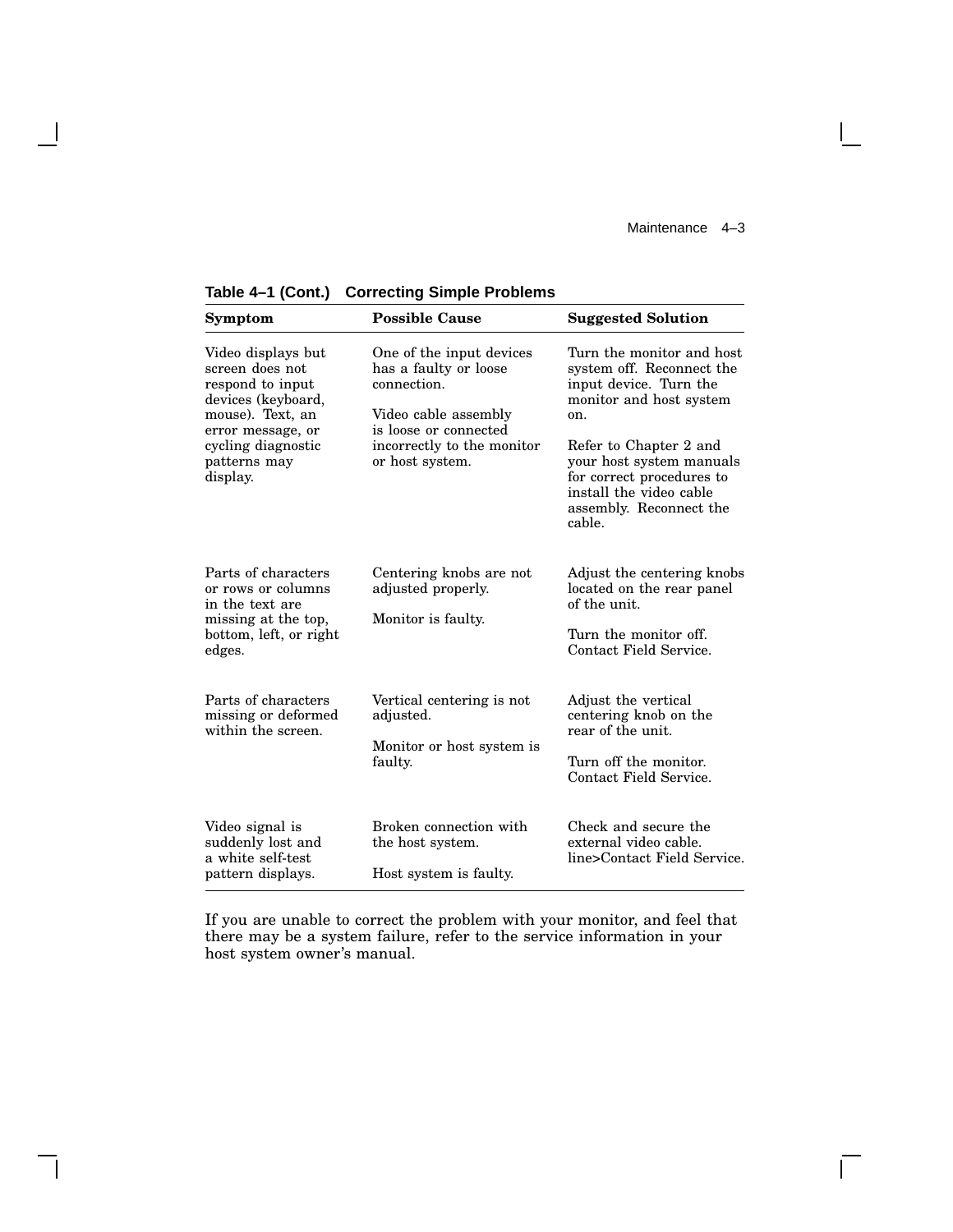# **5 Repairs**

## **Digital Service**

The Digital Service program provides a wide range of maintenance plans that cover small systems and monitors. These include on-site, carry-in, and mail-in maintenance services. You can use this program to select a plan that suits your service needs.

#### **On-Site Repair**

Digital offers fast, low-cost, quality maintenance performed at your site by Digital-trained Service Specialists. There are several on-site services available.

#### **DECservice**

DECservice provides preferred on-site service, with a guaranteed response time when equipment is located within a specified distance from the service facility. DECservice guarantees a continuous repair effort until service is restored. You can choose the hours of coverage, as much as 24 hours a day, 7 days a week.

#### **BASIC**

BASIC service provides on-site service during regular business hours, Monday through Friday.

#### **Site Servicenter**

If you have at least 50 terminals or small systems and can provide workspace at your site, Digital will provide an on-site technician for a predetermined, periodic time interval. This repair service is provided for a variety of models.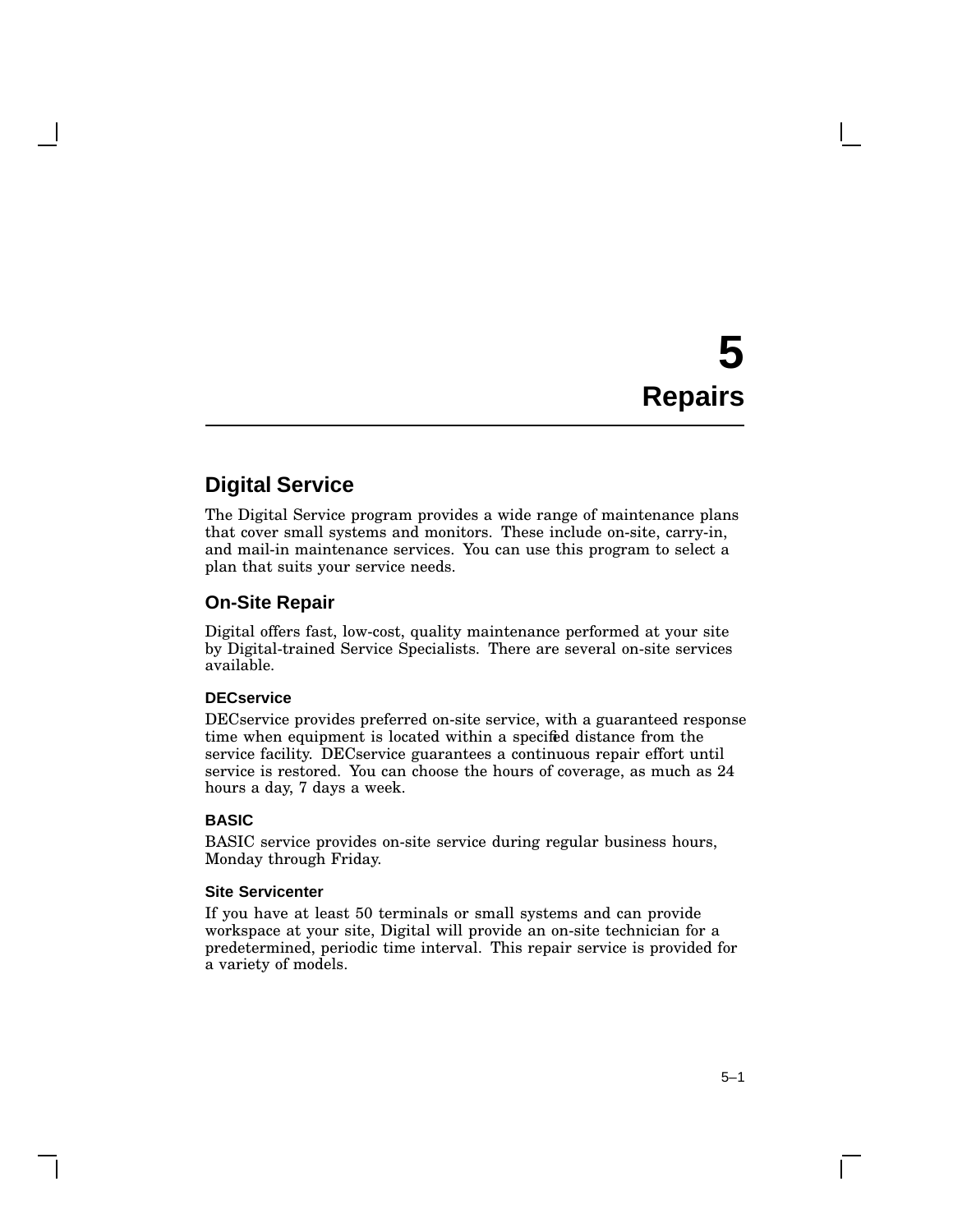5–2 Repairs

#### **Per Call**

This noncontractual service provides on-site repair based on time and materials. The Per Call service is available during regular business hours, Monday through Friday.

#### **DECall**

DECall is similar to Per Call service. You pay a fixed fee per call with an annual retainer fee.

#### **Off-Site Service**

Digital also provides several options for off-site service.

#### **Carry-In SERVICenters**

Digital SERVICenters are located in major cities around the world. They offer convenient, cost-effective repair service with a 48-hour turnaround time. Both Contract and Per Call coverage is offered.

#### **DECmailer**

This mail-in service is for module and subassembly repairs. DECmailer provides five-day turnaround time.

### **How To Get Service**

Digital has a central SERVICcenter in your area to help you keep your system running at peak effriency. To find out more about Digital hardware and software service offerings, call one of the following telephone numbers.

#### **In the United States**

1-800-554-3333

#### **Worldwide**

Contact your local Digital Field Service office.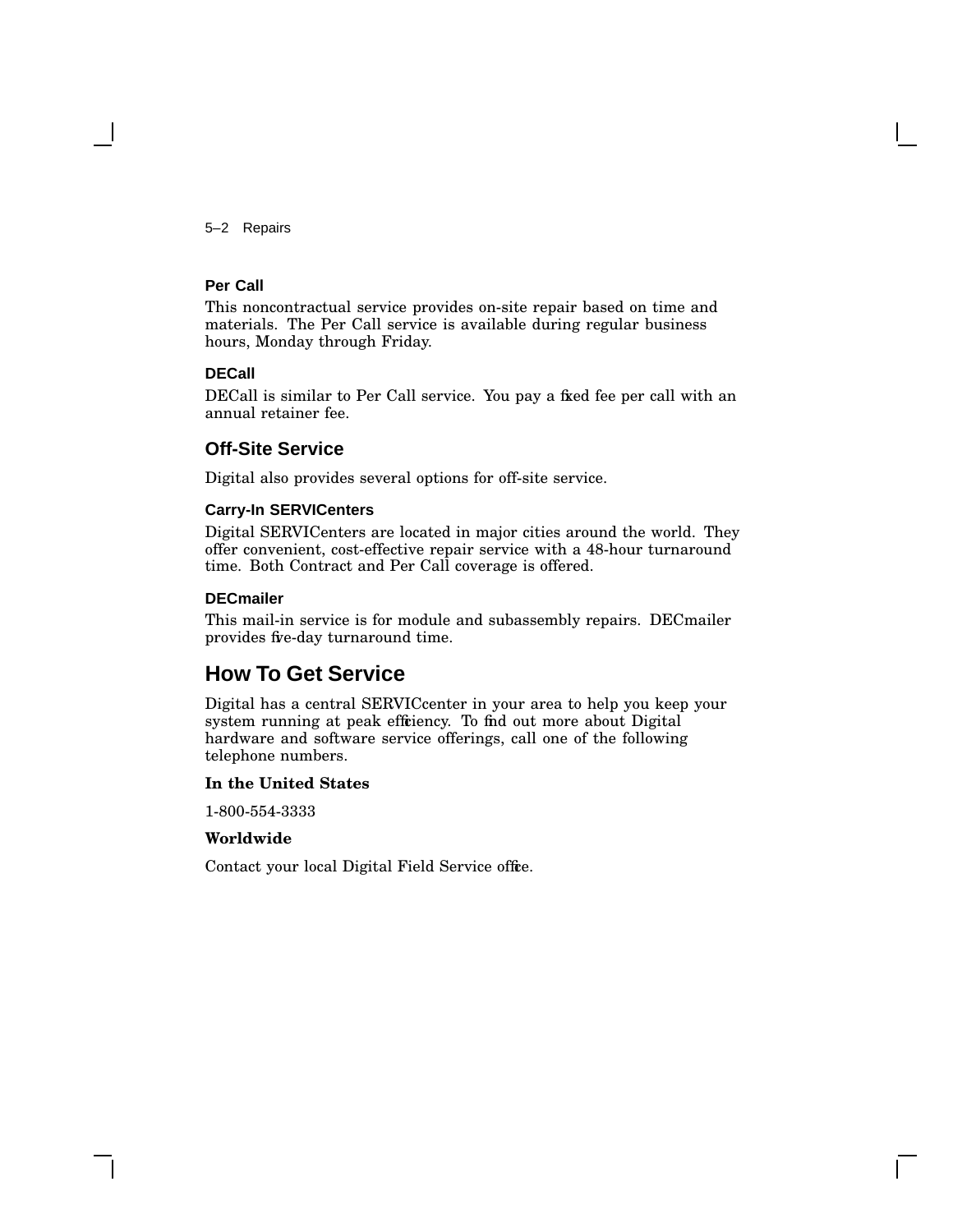# **A Specifications**

| <b>Dimensions</b>                     |                                                                                                                     |
|---------------------------------------|---------------------------------------------------------------------------------------------------------------------|
| Height                                | 39 cm $(15.25$ in approx.)                                                                                          |
| Width                                 | 43 cm $(16.75 \text{ in approx.})$                                                                                  |
| Depth                                 | $7 \text{ cm } (2.75 \text{ in approx.})$                                                                           |
| Weight                                | $7.7 \text{ kg}$ (15 lbs approx.)                                                                                   |
| Shipping weight                       | Less than $8.2 \text{ kg}$ (18 lbs approx.)                                                                         |
| Tilt range                            | $-5$ to $+15$ degrees                                                                                               |
| <b>Display</b>                        |                                                                                                                     |
| Electroluminescent                    | Yellow-orange phosphor                                                                                              |
|                                       | High effriency antiglare treatment, reflects<br>less than $1/2$ % of incident light within the<br>visible spectrum. |
| Video input                           | 75 Ohms terminated BNC composite video                                                                              |
| Video composite signal (with<br>sync) | 1.0 Vpp / 75 ohm                                                                                                    |
| Display characteristics               | $1,024$ columns x 864 rows giving approximate<br>picture size of 346 mm x 292 mm                                    |
|                                       | Maximum light no less than 6.5 footlamberts<br>(f <sub>1</sub> )                                                    |
|                                       |                                                                                                                     |

**Power**

 $\mathsf{l}$ 

 $\blacksquare$ 

 $\Box$